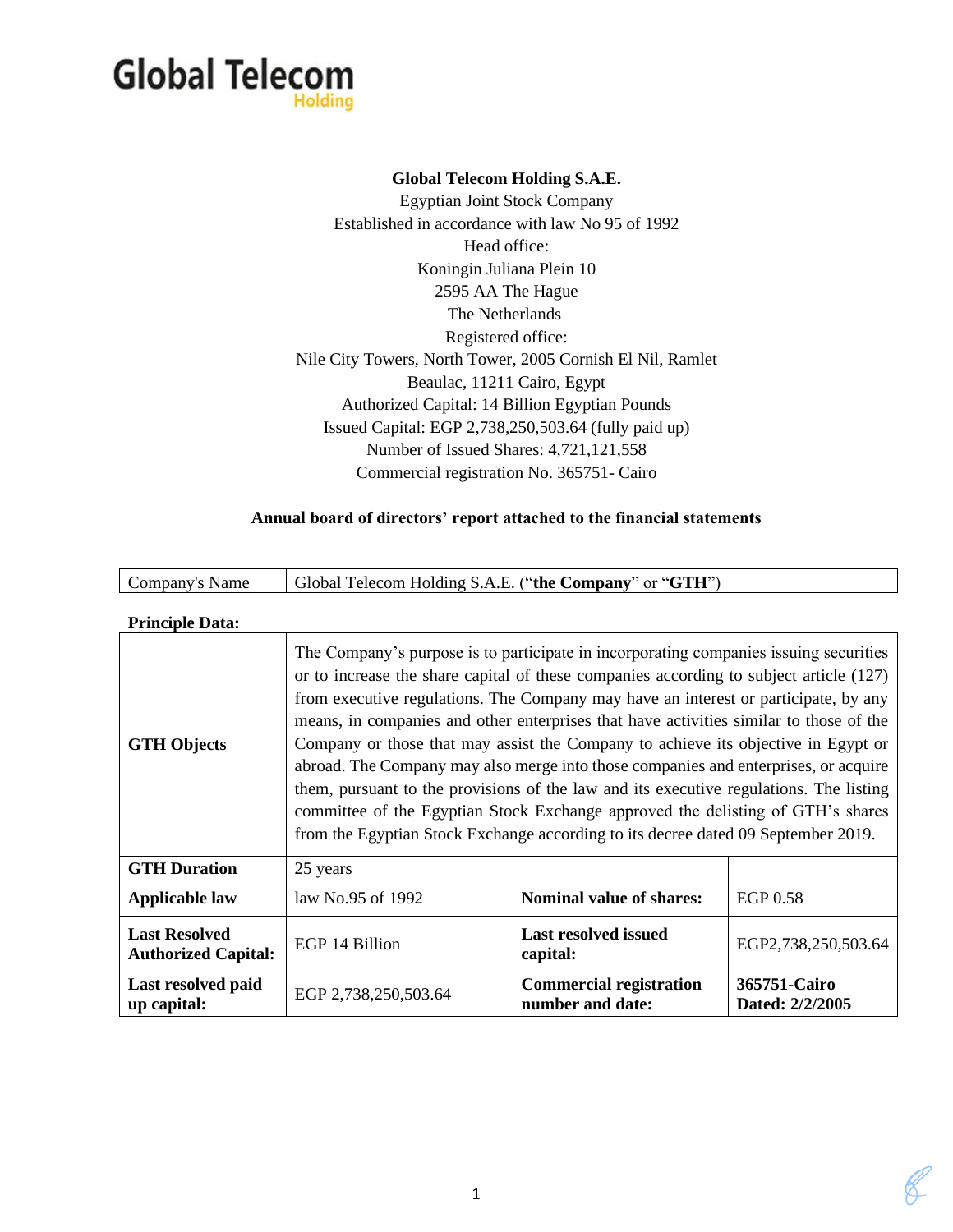

#### **Investor Relations:**

| <b>Contact Person</b> | Ahmed Ibrahim Hassan                                                             |      |  |
|-----------------------|----------------------------------------------------------------------------------|------|--|
| Registered Office:    | Nile City Towers, North Tower, 2005 Cornish El Nil, Ramlet Beaulac, Cairo, Egypt |      |  |
| Tel.:                 | $+(202)$ 24618559                                                                | Fax: |  |
| Website               | www.gtelecom.com                                                                 |      |  |
| Email:                | ahassan@gtelecom.com                                                             |      |  |

#### **Auditor:**

| <b>Auditor's Name:</b>   | Mr. Wael Sakr Mohamed Amer (PricewaterhouseCoopers) |
|--------------------------|-----------------------------------------------------|
| Date of Appointment:     | 27/3/2019                                           |
| <b>FRA Listing No.:</b>  | 381 (Financial Regulatory Authority's Registry)     |
| <b>FRA Listing Date:</b> | 29 July 2009                                        |

## **Shareholders Structure and Board Members Ownership Percentages:**

| Holders of 5% or more of the<br>company's shares | The number of shares at the date of<br>issuance of the financial statement | Percentage % |
|--------------------------------------------------|----------------------------------------------------------------------------|--------------|
| VEON Luxembourg Finance S.A.                     | 2,622,931,845                                                              | 55.56%       |
| VEON Holdings B.V.                               | 1,978,084,442                                                              | 41.90%       |
| <b>Total</b>                                     | 4,601,016,287                                                              | 97.46%       |

| <b>Ownership of the Board of Directors</b><br>of the Company's shares | The number of shares at the date of<br>issuance of the financial statement | Percentage % |
|-----------------------------------------------------------------------|----------------------------------------------------------------------------|--------------|
|                                                                       |                                                                            | $0.00\%$     |
| Total                                                                 |                                                                            | $0.00\%$     |

 $\mathscr{L}$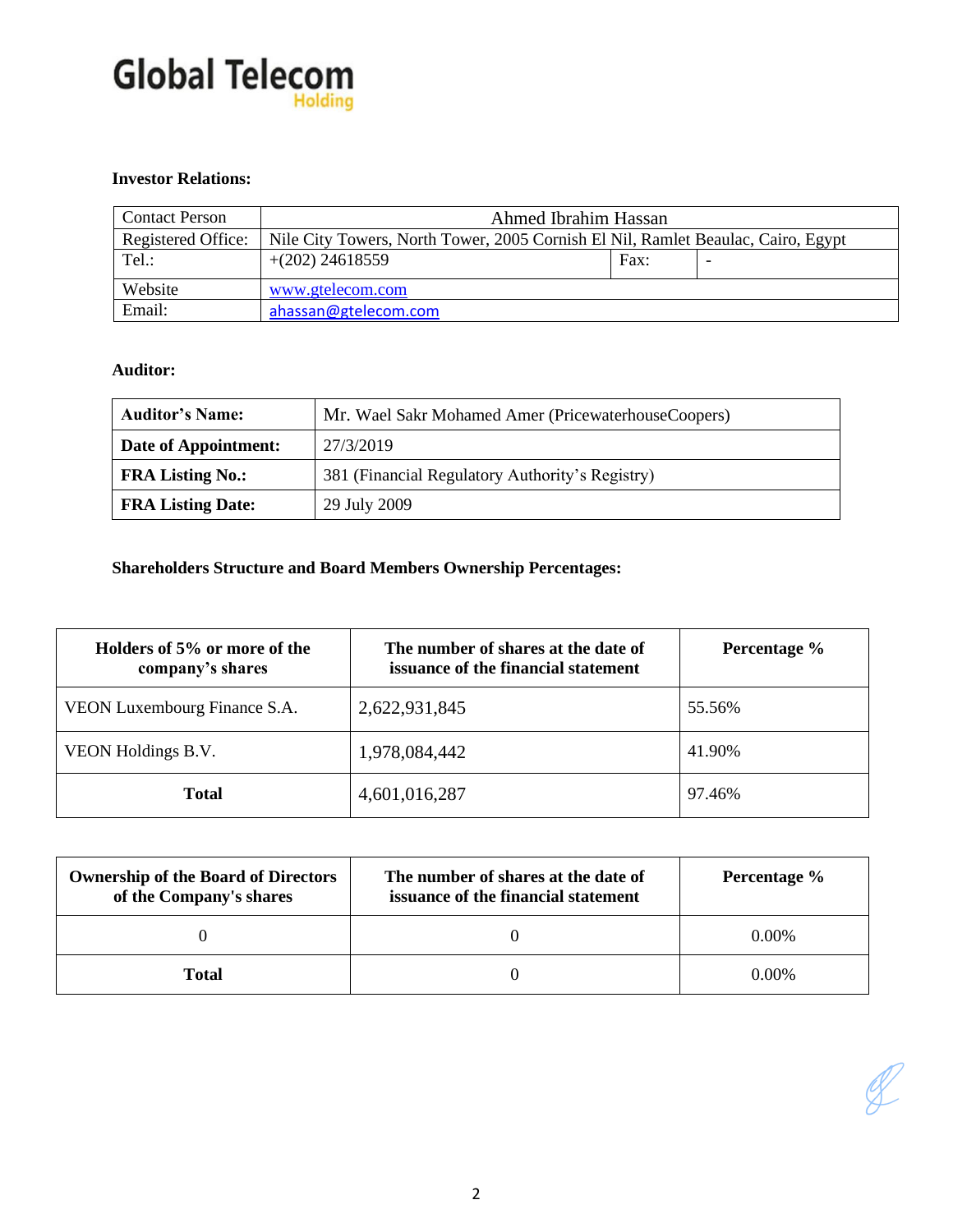

| <b>Treasury shares of the company</b><br>according to the purchase date | The number of shares according to the<br>latest previous disclosure statement | Percentage % |
|-------------------------------------------------------------------------|-------------------------------------------------------------------------------|--------------|
| The Account of Delisting shares for<br>Global Telecom Holding S.A.E.    |                                                                               | $0.00\%$     |
| Total                                                                   |                                                                               | $0.00\%$     |

#### **Board of Directors Board of Directors Last Formation:**

| <b>Name</b>                                   | <b>Position</b>                               | <b>Representation</b>                 | <b>Capacity (Executive,</b><br>Non-Executive,<br>Independent) |
|-----------------------------------------------|-----------------------------------------------|---------------------------------------|---------------------------------------------------------------|
| Mr. Michael Schulz                            | Chairman                                      | <b>VEON Luxembourg</b><br>Finance S.A | Non-Executive                                                 |
| Mr. Gerbrand<br>Leendert Harm<br>Nijman       | Vice Chairman and<br><b>Managing Director</b> | <b>VEON Luxembourg</b><br>Finance S.A | Executive                                                     |
| Mr. Dimtry Shvets                             | <b>Board Member</b>                           | <b>VEON Luxembourg</b><br>Finance S.A | Non-Executive                                                 |
| Ms. Nicole Christiane<br>Goetz                | <b>Board Member</b>                           | Veon Luxembourg<br>Finance S.A.       | Non-Executive                                                 |
| Ms. Ana Bertha<br>Reyes Pena                  | <b>Board Member</b>                           | Veon Luxembourg<br>Finance S.A.       | Non-Executive                                                 |
| Mr. Iskandar Shalaby<br><b>Rizk Shalaby</b>   | <b>Board Member</b>                           |                                       | Non-Executive                                                 |
| Mr. Hassan<br>Mohamed Elshafei<br>Abdel-Hamid | <b>Board Member</b>                           |                                       | Non-Executive                                                 |

On January 4, 2021, the Board of Directors appointed Mr. Alex Kazbegi instead of Mr. Vincenzo Nesci.

On April 29, 2021, the Board of Directors appointed Mr. Dmitry Shvets as Non- Executive Board Member instead of Mr. Alex Kazbegi.

On July 1, 2021, the Board of Directors appointed Ms. Nicole Goetz as Non- Executive Board Member.

On October 15, 2021, the Board of Directors accepted the resignation of Mr. Murat Kirkgoz and appointed Mr. Michael Schulz as Non- Executive Chairman of the Board of Directors instead of Mr. Murat Kirkgoz.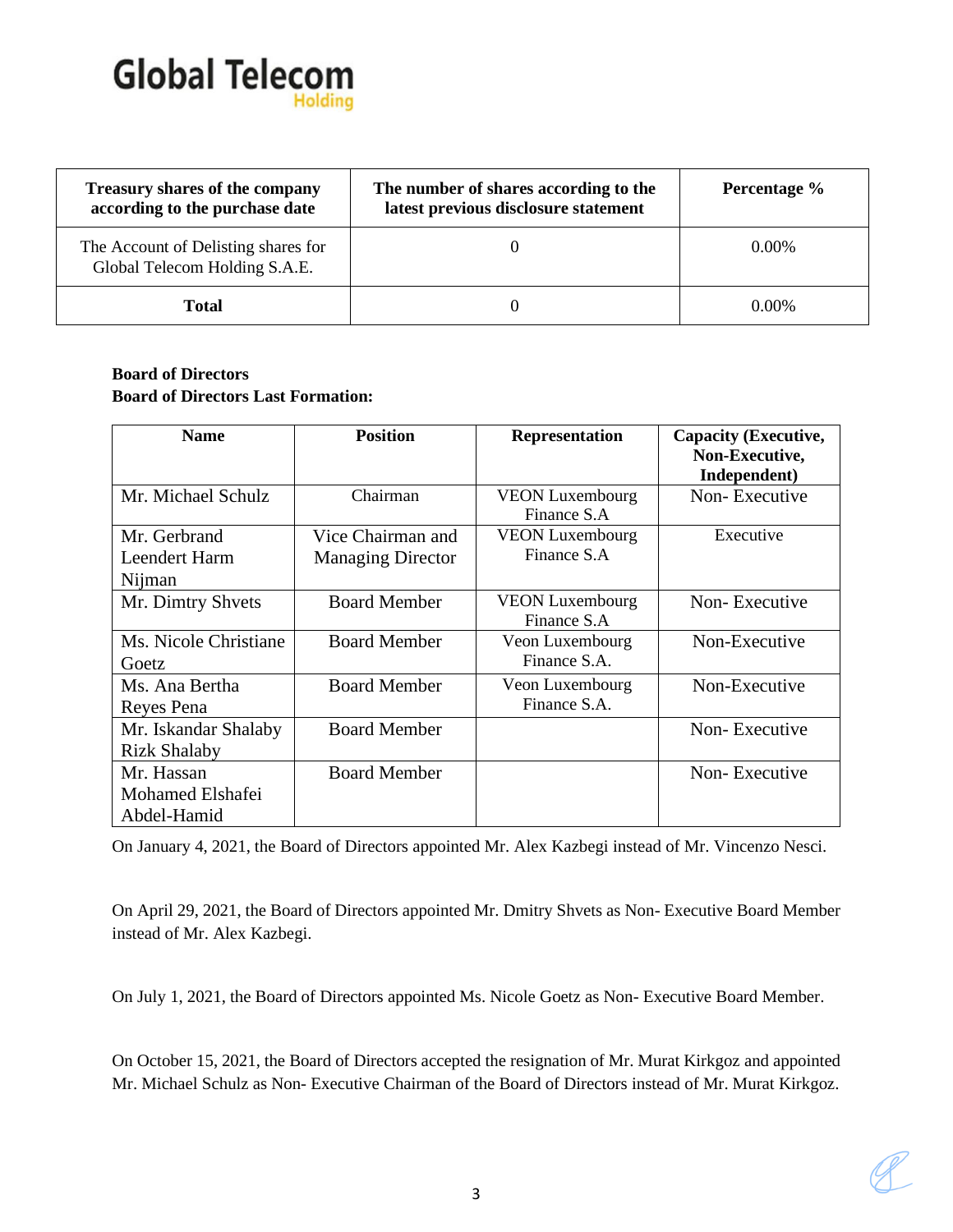# **Global Telecom**

On November 29, 2021, the Board of Directors appointed Ms. Anna Bertha Reyes Pena as Non- Executive Board member.

### **Board of Directors Meetings**

**The number of Board of Directors Meetings held during the year:**

**9 meetings of Board of Directors were held during the fiscal year ending on 31/12/2021.**

Dated: 4/1/2021, 15/3/2021, 29/4/2021, 1/7/2021, 1/9/2021, 15/10/2021, 2/11/2021, 29/11/2021 and 27/12/2021.

### **Audit Committee**

#### **Last Formation**

| <b>Name</b>                                                               | <b>Representation</b> |
|---------------------------------------------------------------------------|-----------------------|
| Iskandar Shalaby Naguib Rizk Shalaby<br>(Chairman of the Audit Committee) | Non-Executive         |
| Hassan Mohamed Elshafei Abdel-Hamid<br>(Member of the Audit Committee)    | Non-Executive         |

#### **Scope of Mandate and Tasks**

- 1. To examine and review GTH internal supervisory procedures and the extent of compliance therewith.
- 2. To study applicable accounting policies and the changes that may occur if new accounting standards are applied.
- 3. To examine and review the mechanisms, tools, procedures, plans and outcome of internal audit, and to study the internal audit reports and follow up with the implementation of its recommendations.
- 4. To examine the procedures undertaken in the course of preparing and reviewing the following:
	- The periodic and annual financial statement.
	- The prospectus and public offering and private placement of securities.
	- The budgets, including the cash flow statements and the prospective income statement.
- 5. To examine the draft financial statements prior to submission to the board of directors, in preparation for sending same to the auditor.
- 6. To propose the appointment of auditors, determine their fees and review the matters relating to their resignation or release of liability, in accordance with the provisions of law.
- 7. To advise on allowing the assignment of the auditors to perform services in favor of the company other than the audit of the financial statements and on determining his fees therefore, without prejudice to their independence requirement.
- 8. To study the auditor's report on the financial statement, discuss the comments and reservation contained therein follow up on what has been taken in the implementation thereof, and solving the disputes that may arise from the conflict of views between the company's management and the auditor.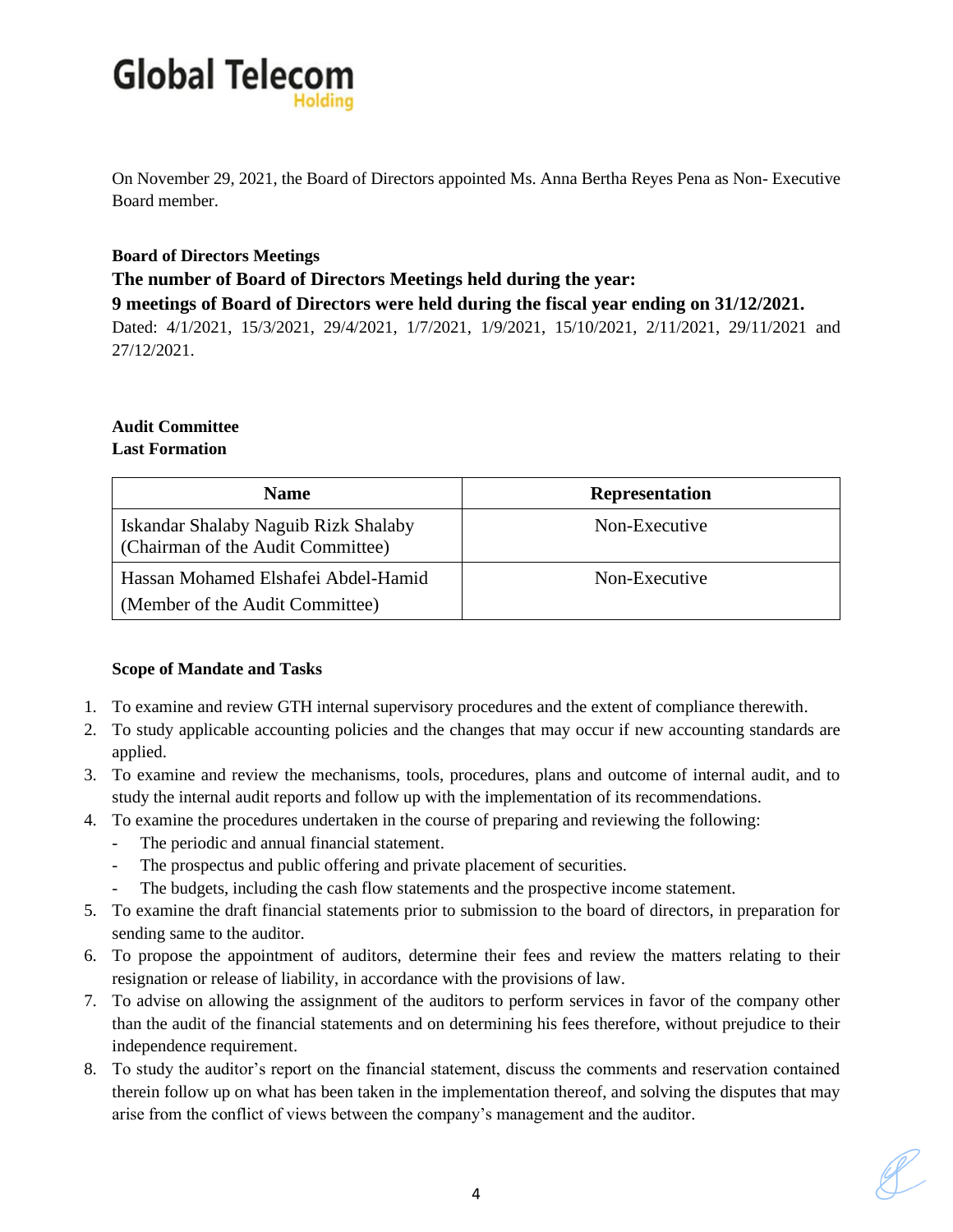# **Global Telecom**

- 9. To confirm that a report has been raised to the board of directors by an independent competent expert regarding the nature of the operation and transaction concluded with related parties, and the extent in which they violate or prejudice the interests of the company and/ or its shareholders.
- 10. Periodic earnings release

The audit committee is further required to confirm that the company's management duly addresses the recommendation of the auditor and the Egyptian Financial Supervisory Authority.

The board may assign the audit committee any other activities it deem adequate for serving the company's best interest.

#### **Audit committee works during the year**

| Number of Audit Committee meetings             |                            |
|------------------------------------------------|----------------------------|
| Have the Audit Committee Reports been          | Yes                        |
| submitted to the board of directors?           |                            |
| Have the Audit Committee Reports contained     | No material comments found |
| essential remarks?                             |                            |
| Has the GTH board of directors dealt with such | No material comments found |
| essential remarks?                             |                            |

#### **GTH Employees Data:**

| Average number of employees           | 3 employees                                    |
|---------------------------------------|------------------------------------------------|
| Average yearly income of the employee | Four hundred thousand dollars (including basic |
|                                       | salary, incentives and severance payments)     |

#### **Employee Stock Ownership Plan (if any):**

| The available shares according to<br>employee stock ownership plan                              | Nil |
|-------------------------------------------------------------------------------------------------|-----|
| Total number of awarded shares of<br>employee stock ownership<br>plan<br>during the year.       | Nil |
| Number of beneficiaries from the<br>employee stock ownership<br>plan<br>during the year.        | Nil |
| Total of the awarded shares of<br>employee stock ownership plan since<br>implementing the plan. | Nil |

 $\mathscr{R}$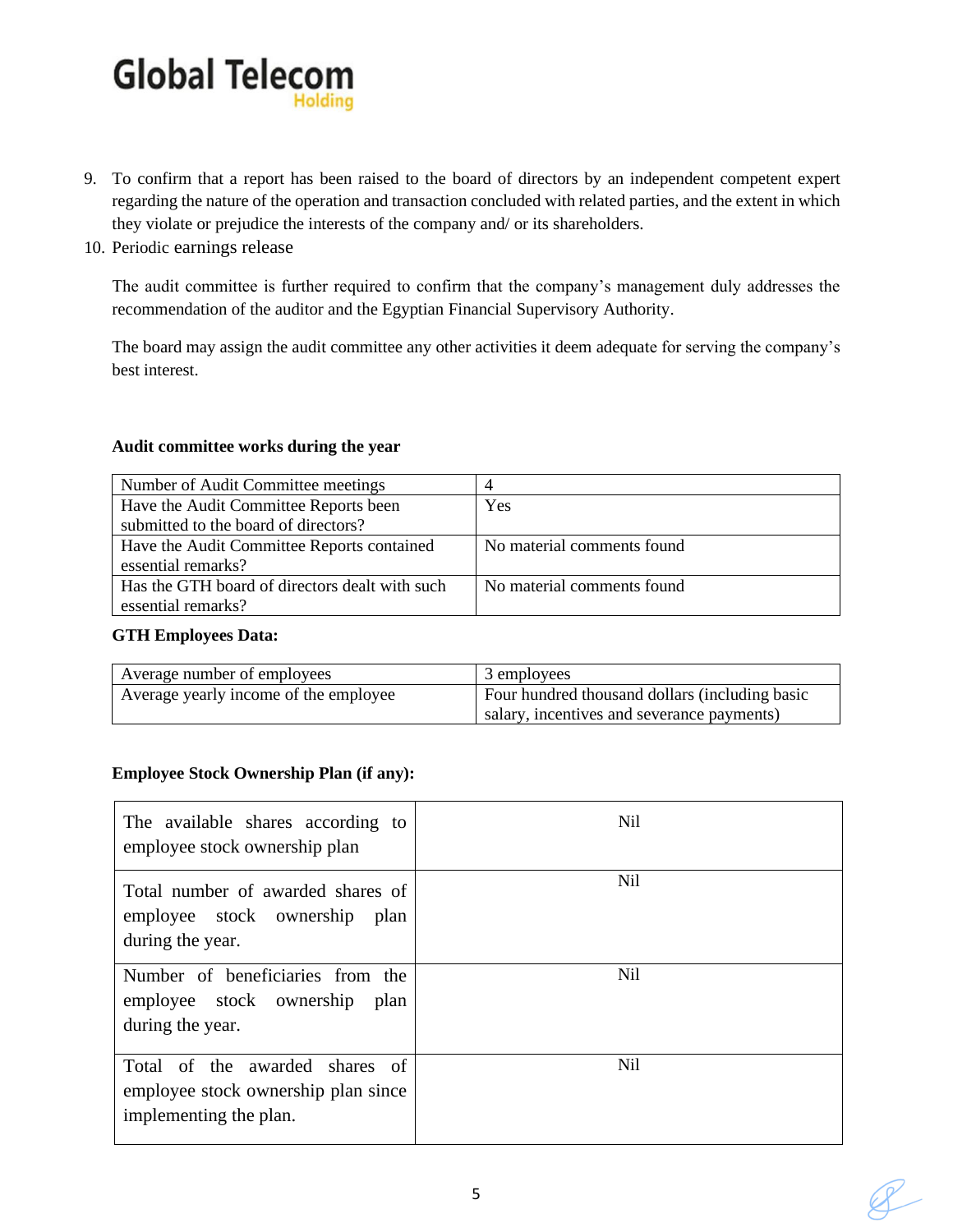

| Names and capacity of those who     | Nil |
|-------------------------------------|-----|
| obtained 5% or more of the total    |     |
| available shares (or 1% of the      |     |
| company's capital) according to the |     |
| plan.                               |     |
|                                     |     |

#### **Violation and procedures in connection with capital market law and listing rules:**

Nil

#### **List of Related Party Transactions: In millions of USD**

|                                                               | 2021 | 2020 |
|---------------------------------------------------------------|------|------|
| Revenue/income from related parties                           |      |      |
| <b>VEON Group</b>                                             | 19   | 28   |
|                                                               | 19   | 28   |
| Services/expense from related parties                         |      |      |
| <b>VEON Group</b>                                             |      | (7)  |
|                                                               | -    | (7)  |
|                                                               | 2021 | 2020 |
| Accounts receivable from related parties                      |      |      |
| <b>VEON Group</b>                                             | 986  | 403  |
|                                                               | 986  | 403  |
| Financial liabilities and accounts payable to related parties |      |      |
| <b>VEON Group</b>                                             |      |      |
|                                                               |      |      |

#### **GTH Contribution During the year in the Development of society and preserving the Environment:** Nil

- 1. General condition of the company, earnings release and future Nil
- 2. Dividends proposed to be distributed to shareholders:

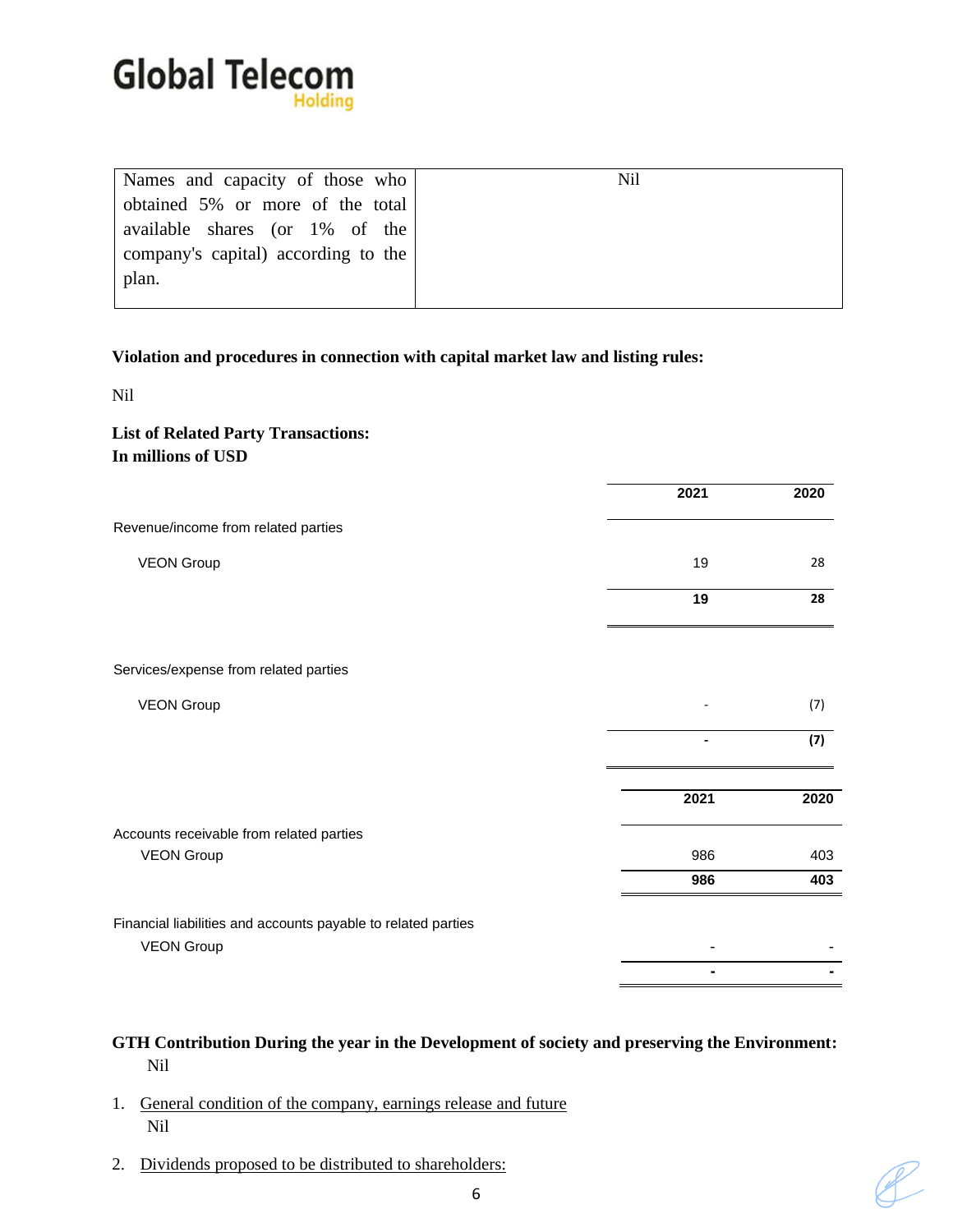# **Global Telecom**

Nil

- 3. Recommendations regarding transferring funds to reserves: Nil
- 4. Main activities of the company and its affiliates and any change to the ownership of affiliates during the year.

The Company's purpose is to participate in incorporating companies issuing securities or to increase the share capital of these companies

#### **Investments\***

| Name of company                                                                      | <b>Owned percentage</b> |
|--------------------------------------------------------------------------------------|-------------------------|
| <b>GTH</b> handest investment                                                        | 99.95%                  |
| Telecom Holding Canada Limited                                                       | 100%                    |
| Telecom CS Limited (merged with Database Management Services<br>Ltd on $10/2/2022$ ) | 100%                    |
| Global Telecom Netherlands B.V.**                                                    | 100%                    |
| Database Management services Limited                                                 | 100%                    |

\* *Subsidiaries owned directly by GTH*

*\*\* GTH has approved to grant a loan to Global Telecom Netherlands B.V. with an amount up to US\$ eighty million, for a tenor of three years renewable at an interest rate of 2.5% per annum. Such loan shall be sourced from GTH proceeds from the sale of its direct stake in Algerian operator, Djezzy.*